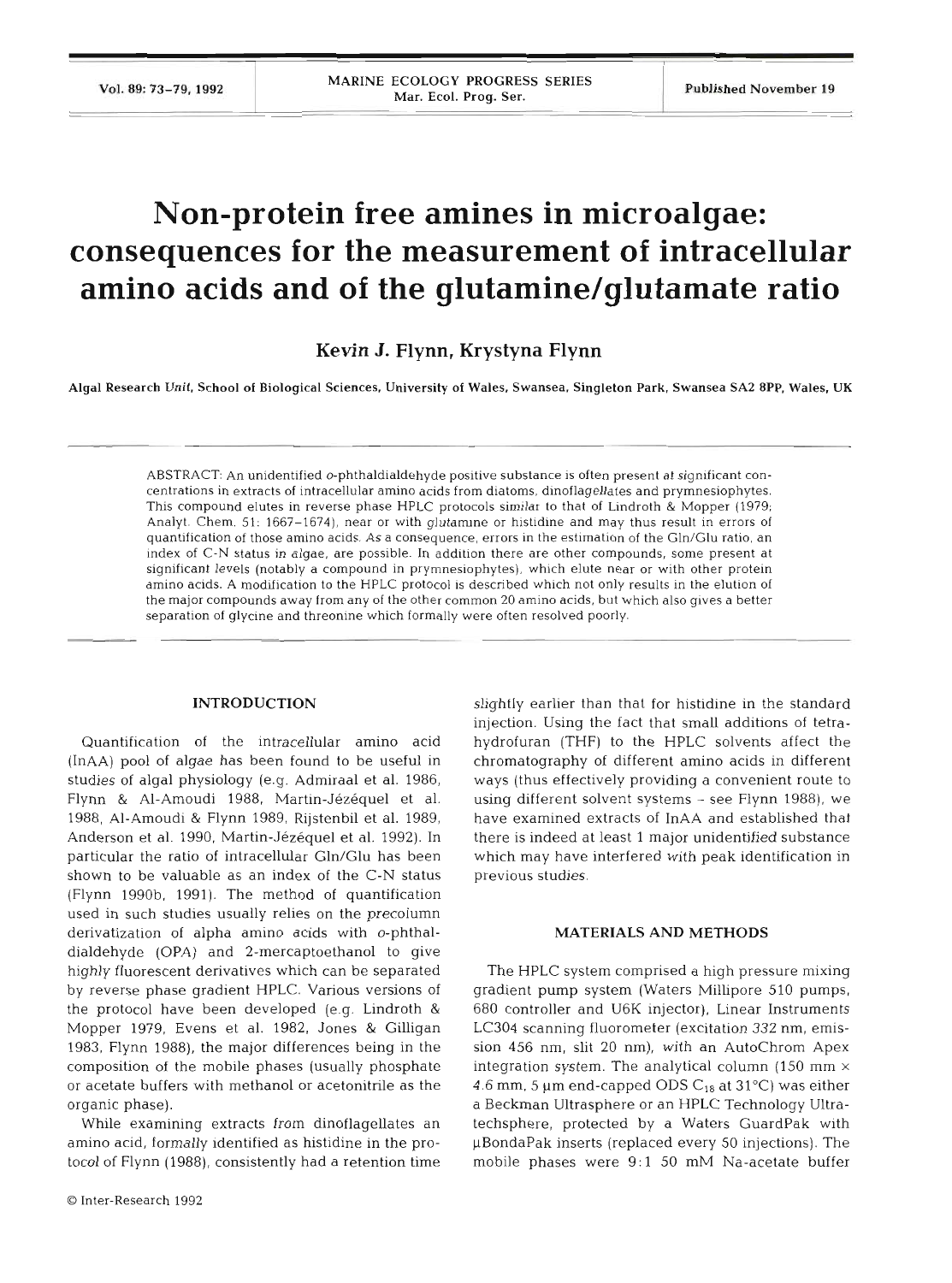(pH 6.8): methanol (Solvent A), and 100 % methanol (Solvent B). If required, unstabilised tetrahydrofuran (THF) was added to the solvent(s) after the bulk of the solvent(s) had been filter degassed  $(0.2 \mu m)$  Millipore Durapore filter). The denvatizing reagents and process was as described by Flynn (1988).

The gradient system when using the Ultrasphere column was as described by Flynn (1988). Various gradient systems were tested with the Ultratechsphere column; the system finally chosen contained 3.2 % THF in Solvent A and 3 % THF in Solvent B with a gradient of 100 % A at 0 min, 80 % A at 7 min, 48 % A at 14 min, 20 % A at 19 min, 0 % A at 22 min, returning to 100 % A by 26 min with the next injection at 30 min. Gradient steps were linear and the flow rate was  $2 \text{ ml min}^{-1}$ .

In all the chromatograms presented, the internal standard (ISTD) was DL-2-amino-n-butyric acid. There was no evidence at any time of selectivity for D- and Lisomers of protein amino acids.

Collection and extraction of algae was either as described in Flynn (1988), or cells were collected under low (c50 mm Hg) vacuum onto 13 mm diameter preashed glassfibre filters (Gelman A/E). The filter, in a 1.5 m1 microtube (Eppendorf pattern), was stored at -20 "C. Extraction was by addition of 1 m1 of HPLC grade water at 70°C (dispensed using a BCL8000 repeating pipette with 60 m1 syringe; Boehringer Mannheim) and incubation at 70  $^{\circ}$ C for 30 min. After centrifugation, ca 750 µl of the supernatant was withdrawn and stored at -20 *"C* until analysis. For added precision (to account for different amounts of extrac $tant added or for water in the filter matrix - this is$ especially important if using 25 mm filters when collecting from field populations) the microtubes were weighed before centrifugation and again after removal of the supernatant and subsequent drying of the

microtube + filter, with the extract volume calculated assuming  $1$  ml =  $1$  g.

## **RESULTS**

Fig. 1 shows sections of chromatograms obtained with the Ultrasphere column (used as described by Flynn 1988) for a standard (Fig. la), an extract from the dinoflagellate *Aureodinium pigmentosum* (Fig. lb), and a standard CO-chromatographed with extract (Fig. lc). In the standard, the retention times of glutamine and histidine differ by 0.3 min. In the extract, the retention times of glutamine and the next peak differ by 0.25 mm. Fig. lc shows clearly that the peak after glutamine in the extract elutes between glutamine and histidine. This unknown is hereafter termed 'X'.

Fig. 2 shows separations of amino acid standards using the Ultratechsphere column with the solvents (but with 0 % THF) and gradient of Flynn (1988) and using the new solvents and gradient as described in 'Materials and Methods'. The chromatogram in Fig. 2a is very similar to that obtained using the Ultrasphere column (Flynn 1988). Note the different elution order of some amino acids in Figs. 2a & b; the addition of THF affects the retention times of different OPA-amino acid complexes in different ways. Overlaid on these are chromatograms obtained with a standard cochromatographed with an extract from *Aureodinium pigmentosum* using the appropriate solvent and gradient conditions. In the original solvent/gradient system with the Ultratechsphere column (Fig. 2a), X CO-elutes with Gln (compare Figs. lc & 2a). With the new gradient/solvent system (Fig. 2b), X elutes as a separate peak away from any others. In addition, an additional peak (TT2) is present between taurine and tyrosine (Fig. 2b).



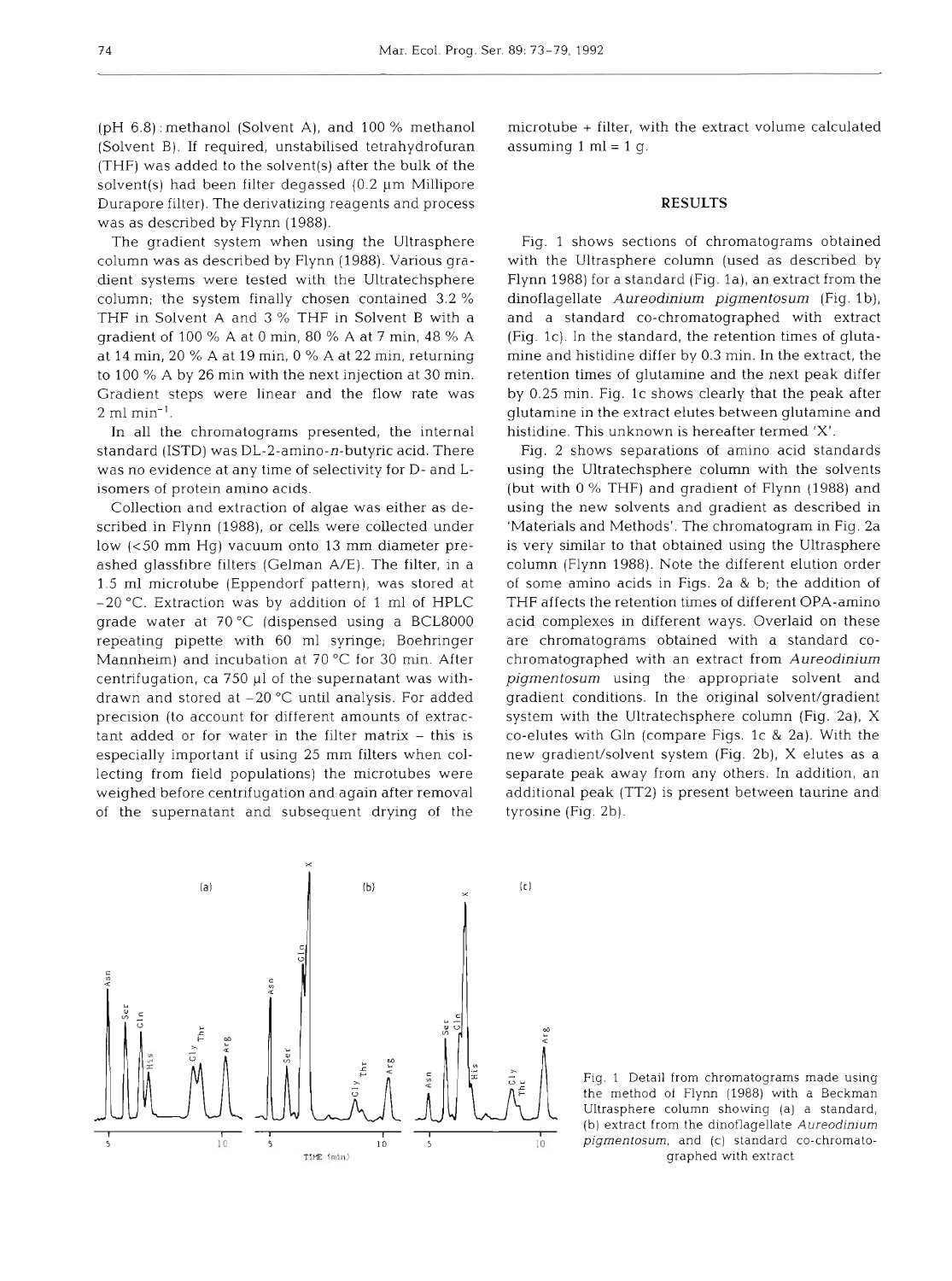

Fig. 2. Chromatograms using (a) the HPLC Technology Ultratechsphere column and the gradient and solvents (0 % THF) of Flynn (1988), or (b) the gradient and solvents described in 'Materials and Methods'. Open peaks represent 200 nM concentrations of standard amino acids Closed peaks are from a standard CO-chromatographed with an extract from the dinoflagellate Aureodinium pigmentosum

The intracellular amino acid composition for other dinoflagellates (which usually contain X) will be presented elsewhere; dinoflagellates also contain the nonprotein amino acid taurine. Examples of chromatograms of extracts from other algae are presented in Figs. 3 & 4.

The diatoms *Phaeodactylum tricornutum* and *Cyclotella cryptica* both have significant amounts of X (Fig. 3a, b) as do the prymnesiophytes *Chrysochromulina polylepis* and *Emiliania huxleyi* (Fig. 3c, d) and *Isochrysis galbana* (not shown). Prymnesiophytes also have another significant peak, TT1, which, at least in *Isochrysis,* can on occasion be the largest peak in the extract and accumulates in the growth medium. TT1 coelutes with alanine in the system of Flynn (1988). *Chrysochromulina* had a large unidentified peak at 3.4 min (Fig. 3c). Neither the diatoms nor the prymnesiophytes tested contain taurine. The prasinophytes Omega 48-23 (isolated from the Atlantic) and *Tetraselmis subcordiformis* (Fig. 3e, f) do not have significant amounts of X although, as with all others, there are various smaller unidentified peaks present and the nonprotein amino acid taurine is present at high concentration.

The chlorophytes *Chlorella stigmatophora* (Chlorococcales), *Stichococcus minor* (Ulotrichales) and *Dunaliella primolecta* (Volvocales) do not have significant amounts of  $X$ , although again there are other compounds, notably Y which elutes at 14.2 min (Fig. 4a, b, c) and GX1 eluting just after glutamine (Fig. 4a, b). The eustigmatophytes *Ellipsoidion* sp. (Fig. 4d) and *Nannochloropsis oculata* (not shown) also lack significant amounts of X. *Porphyridium purpureum* (Rhodophyta) lacks X but has an unknown (GT) which elutes between glycine and threonine (Fig. 4e), and the cyanobacterium *Synechococcus* sp. also lacks X (Fig. 4f).

#### **DISCUSSION**

Most examinations of InAA in algae have been performed using the same or similar phases for separation, namely reverse phase end-capped ODS columns with (usually) methanol as the organic eluent. For complex chromatography such as for amino acids, where more than 20 peaks may elute in as many minutes, the consequence is that an unknown compound could co-elute with a known amino acid.

Both the system of Flynn (1988) using the Ultrasphere column, and the similar system using the Ultratechsphere column (Fig. 2a) give an adequate separation of all the protein amino acids in the standard mixture. However, with the Ultrasphere column the unknown compound X elutes in such a position that the unwary could misidentify it as histidine (Fig. lb), while with the Ultratechsphere column X coelutes with glutamine (Fig. 2c). Glutamine is an amino acid of fundamental importance in the assimilation of intracellular ammonium; changes in concentrations of glutamine occur with changes in C-N status. For calculation of the Gln/Glu ratio (Flynn 1990b, 1991) it is of paramount importance that both glutamine and glutamate are estimated accurately. Flynn & Al-Amoudi (1988) and Flynn (1990a) misidentified X (where present) as histidine. The work by Flynn and coworkers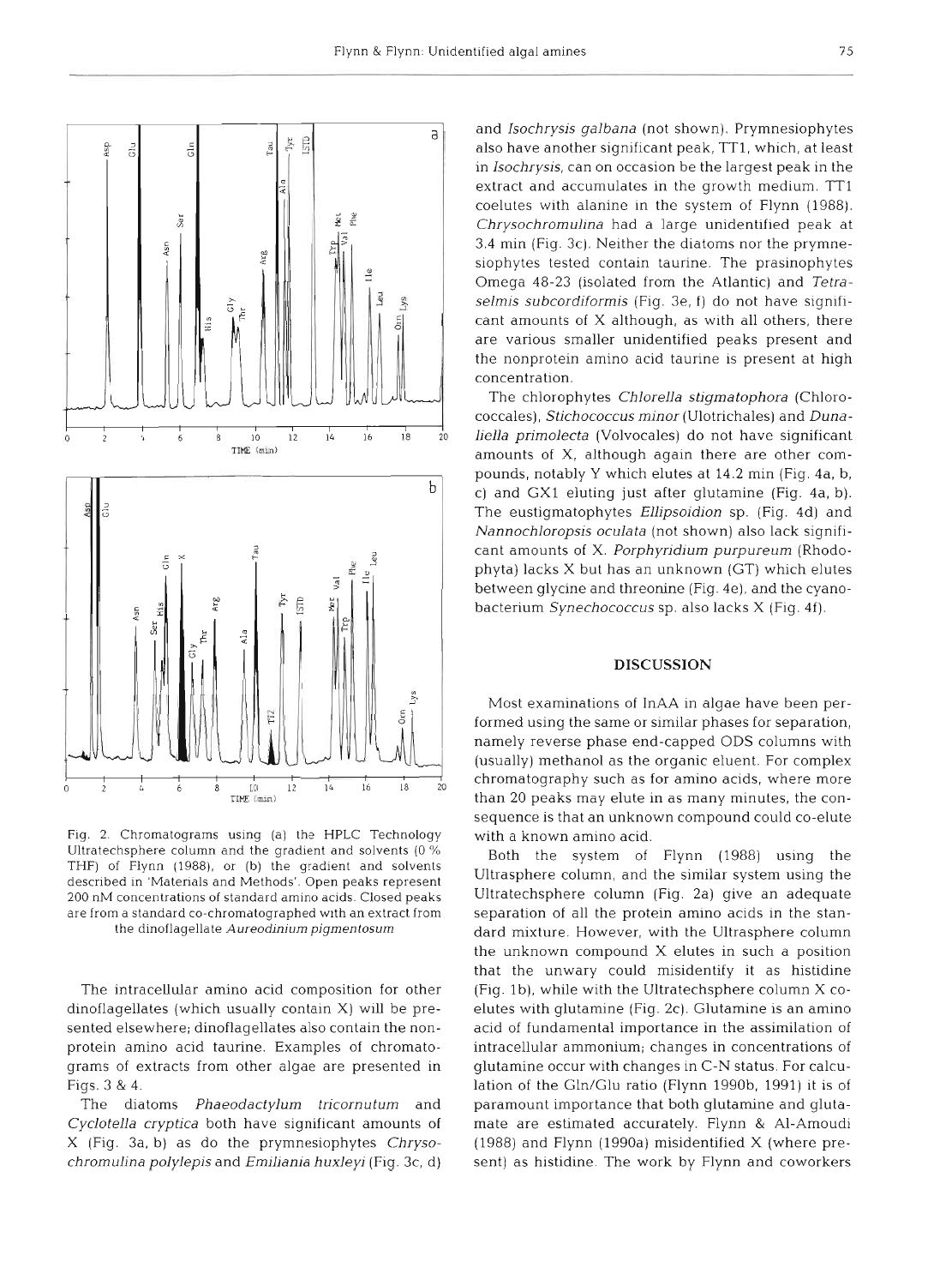

Fig. **3.** Chromatograms of extracts made using the methods described in 'Materials and Methods' with the new HPLC protocol. Closed peaks are of unidentified non-protein amines. (a) Phaeodaclylum tricornutum; (b) Cyclotella cryptica; *(c)* Chrysochromulina polylepis; **(d)** Erniliania huxleyi; *(e)* unidentified prasinophyte Omega **48-23;** and **(f)** Tetraselmis subcordiformis

concerning Gln/Glu (summarized up until 1990 in Flynn 1990b) is unaffected as  $X$  did not co-elute with glutamine.

Few works mention the presence of unidentified peaks at all yet we often observe them, although most are only of minor quantitative importance. If one assumes that the OPA derivative of X fluoresces in a similar quantitative fashion to most of the others, and that it contains 1 N per molecule, then it is often pre-

1990 in sent at concentrations similar to the those<br>ute with glycine and sometimes very much higher<br>expect that a peak of that magnitude<br>dentified been reported if observed by other works<br>ugh most one concludes that in ana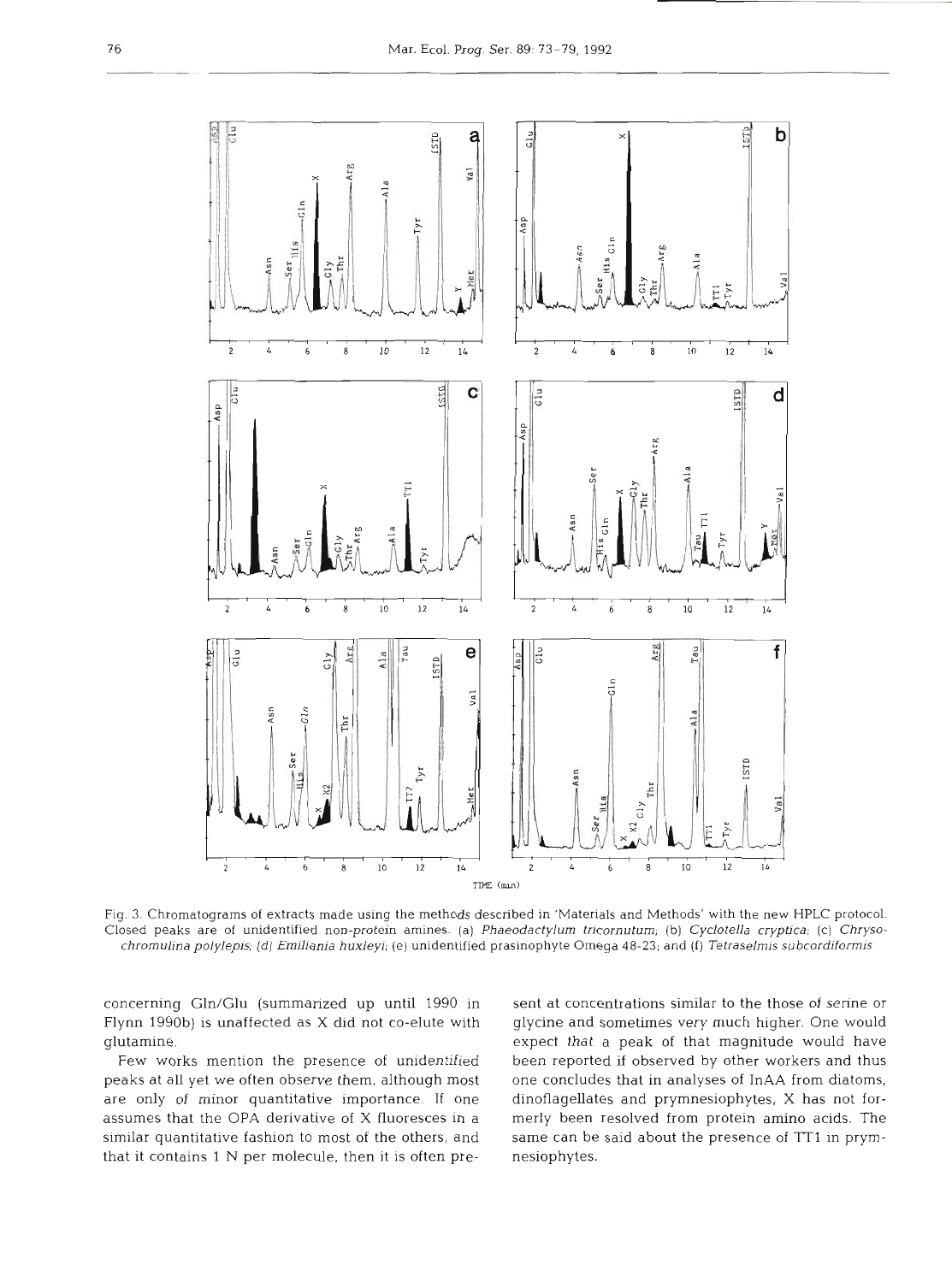

**Fig.** *4.* **As** *in Fig.* **3,** *but* **(a)** *Chlorella stigrnatophora;* **(b)** *Stichococcus minor; (c) Dunaliella prirnolecta; (d) Ellipsoidion* **sp.;**  *(e) Porphyrjdium pupureurn; and* **(f)** *Synechococcus* **sp.** 

Lu & Stephens (1984), Admiraal et al. (1986) and Rijstenbil et al. (1989) all report InAA for diatoms. In each instance histidine is reported as a minor peak. Conversely, concentrations of glutamine appear very high. The work of Lu & Stephens (1984) is for the diatom *Phaeodactylurn tricornutum;* they report little histidine. while Flynn & Al-Amoudi (1988) report a significant amount of that amino acid (now known to be X). The works of Admiraal et al. (1986) and Rijstenbil et al. (1989), using similar HPLC systems to that of Lindroth & Mopper (1979), include data for cultures during N-stressed growth which still have high concentrations of glutamine and/or high ratios of Gln/Glu. Haberstroh & Ahmed (1986), studying N-refeeding in the diatom *Skeletonema costatum,* used a tertiary (not binary) HPLC gradient but the mobile phases were still similar to those used by others except that the first solvent contained 1 % THF. Again no mention is made of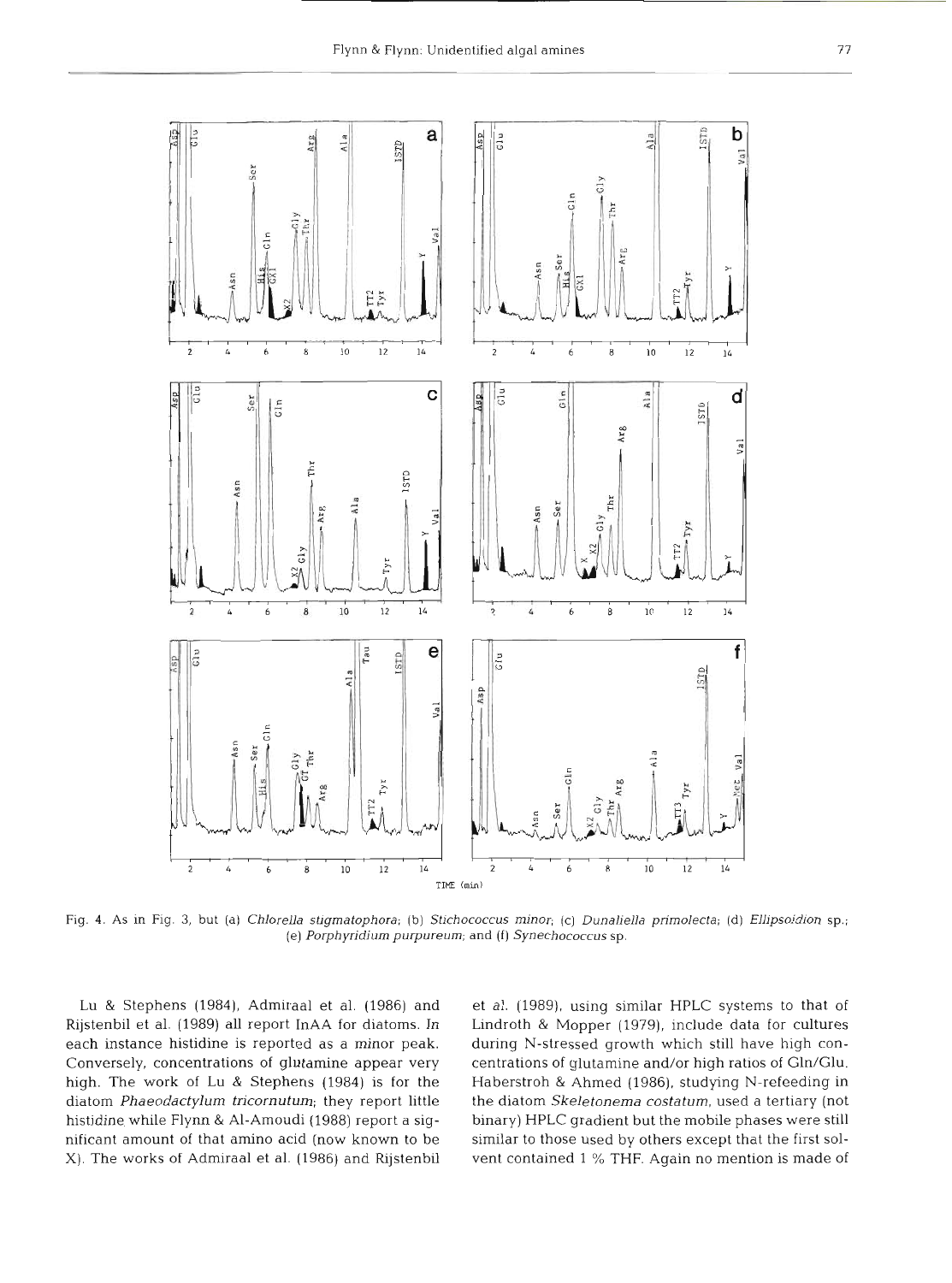unidentified peaks but in this data set (contrary to that of Rijstenbil et al. 1989), histidine is reported to be a significant amino acid.

Martin-Jézéquel et al. (1988) examined a wide range of algae. In some of these algae, including *Isochrysis galbana,* several diatoms and the dinoflagellate *Gymnodinium aureolum,* glutamine was identified as a major amino acid (even in stationary phase cultures) with histidine low or absent, while in the dinoflagellates *Gymnodinium simplex* and *Scrippsiella frochoidea,* histidine was important. In our studies (authors' unpubl, data), using both the system of Flynn (1988) and that described here, *Isochrysis,* a natural population of *Gymnodinium* and several cultured dinoflagellates were found to contain little histidine, relatively low glutamine and significant amounts of X. Turpin & Harrison (1978), who used a dedicated amino acid analyzer, make no comment about the presence of unidentifiable amino acids in the dinoflagellate *Gymnodinium simplex,* and unlike Martin-Jezequel et al. (1988) they did not detect significant histidine in this species.

We suggest that in previously reported examinations of InAA from diatoms, dinoflagellates and prymnesiophytes using OPA HPLC methods similar to that of Lindroth & Mopper (1979), a reported high concentration of histidine is probably actually X and that (in the absence of any evidence to the contrary) in all other instances X is CO-eluted with glutamine and thus any calculations of Gln/Glu are most likely high (although trends of high values correlating with a good N-status are probably still observed).

It is clearly important for checks to be made when examining intracellular amino acids in algae by analysis of the sample extracts under different chromatographic conditions by alteration of phase composition; the use of THF enables selectivity to be altered whilst retaining other phase conditions. The HPLC system described can separate the compound from the usual amino acids. In addition, it also provides a good separation of glycine from threonine, amino acids which often do not separate well (if at all) and are often reported as Gly-Thr. As disadvantages, ammonium does not elute as a sharp peak and leucine elutes near a reagent peak.

The identity of these compounds is under investigation. However, over 300 non-protein amino acids have been described for plants (Runeckles & Conn 1974, Conn 1981, Rosenthal 1982). Many have no known function although they have been used for taxonomic purposes with certain compounds being unique for specific groups, as would appear to be the case in microalgae. For the algae which we have examined: dinoflagellates usually contain  $X$ , taurine and  $TT2$ ; diatoms contain X; prymnesiophytes contain X and

TTI; prasinophytes contain taurine; chlorophytes contain neither X, taurine nor TT1; the rhodophyte tested contained taurine and TT2.

The OPA derivatizing reagent does not react solely with alpha amino acids. Glutathione (a peptide of glycine-cystine-glutamate) reacts with OPA giving a peak eluting at 1 min. The mole-sensitivity of OPA to glutathione (containing 3 N molecule) is less than 20 % of that for glutamate (which contains 1 N molecule) in the HPLC system described. Clearly if one includes short peptides as potential unknowns then the range of possible compounds increases further, while care must also be taken not to assume that small peaks represent insignificant concentrations of such compounds.

Acknowledgements. This work was funded by the Natural Environment Research Council. The extract from Chrysochromulina polylepis was taken while K.J.F. was working with Professor Paasche funded by the British Council and NAVF.

### LITERATURE CITED

- Admiraal, W., Peletier, H., Laane, R. W. P. M. (1986). Nitrogen metabolism of marine planktonic diatoms; excretion, assimilation and cellular pools of free amino acids in seven species with different cell size. J. exp. mar. Biol. Ecol. 98: 241-263
- Al-Amoudi, 0 A., Flynn, K J. (1989). Effect of nitrate-N incorporation on the composition of the intracellular amino acid pool of N-deprived Tetraselmis marina. Br. Phycol. J. 24: 53-61
- Anderson, D. M.. Kulis, D. M., Sullivan, **J.** J., Hall, S., Lee, C. (1990). Dynamics and physiology of saxitoxin production by the dinoflagellates Alexandrium spp. Mar. Biol. 104: 511-524
- Conn, E. E. (ed.) (1981). Secondary plant products. The biochemistry of plants **7.** Academic Press, London
- Evens, R., Braven, J., Brown, L., Butler, I. (1982). A high performance liquid chromatographic determination of free amino acids in natural waters in the picomolar  $(M \times 10^{-12})$ range suitable for shipboard use. Chem. Ecol. 1: 97-106
- Flynn. K. J. (1988). Some practical aspects of measurement of dissolved free amino acids in natural waters and within microalgae by the use of HPLC. Chem. Ecol. 3: 269-293
- Flynn, K. J. (1990a). Composition of intracellular and extracellular pools of amino aclds, and amino actd utilization of microalgae of different sizes. J. exp. mar. Biol. Ecol. 139: 151-166
- Flynn. K. J (1990b). The determination of nitrogen status in microalgae. Mar. Ecol. Prog. Ser. 61: 297-307
- Flynn, K. J (1991). Algal carbon-nitrogen metabolism: a biochemical basis for modelling the interactions between nitrate and ammonium uptake. J. Plankton Res. 13. 373-387
- Flynn, K. J., Al-Amoudi, 0. A. (1988). Effects of N-deprivation and darkness on composition of free amino acid pool and on amino acid release from diatom Phaeodactylum tricornutum Bohlin. J. exp. mar. Biol. Ecol. 119: 131-143
- Haberstroh, P. R., Ahrned, S. I. (1986). Resolution by high pressure liquid chromatography of intracellular and extra-